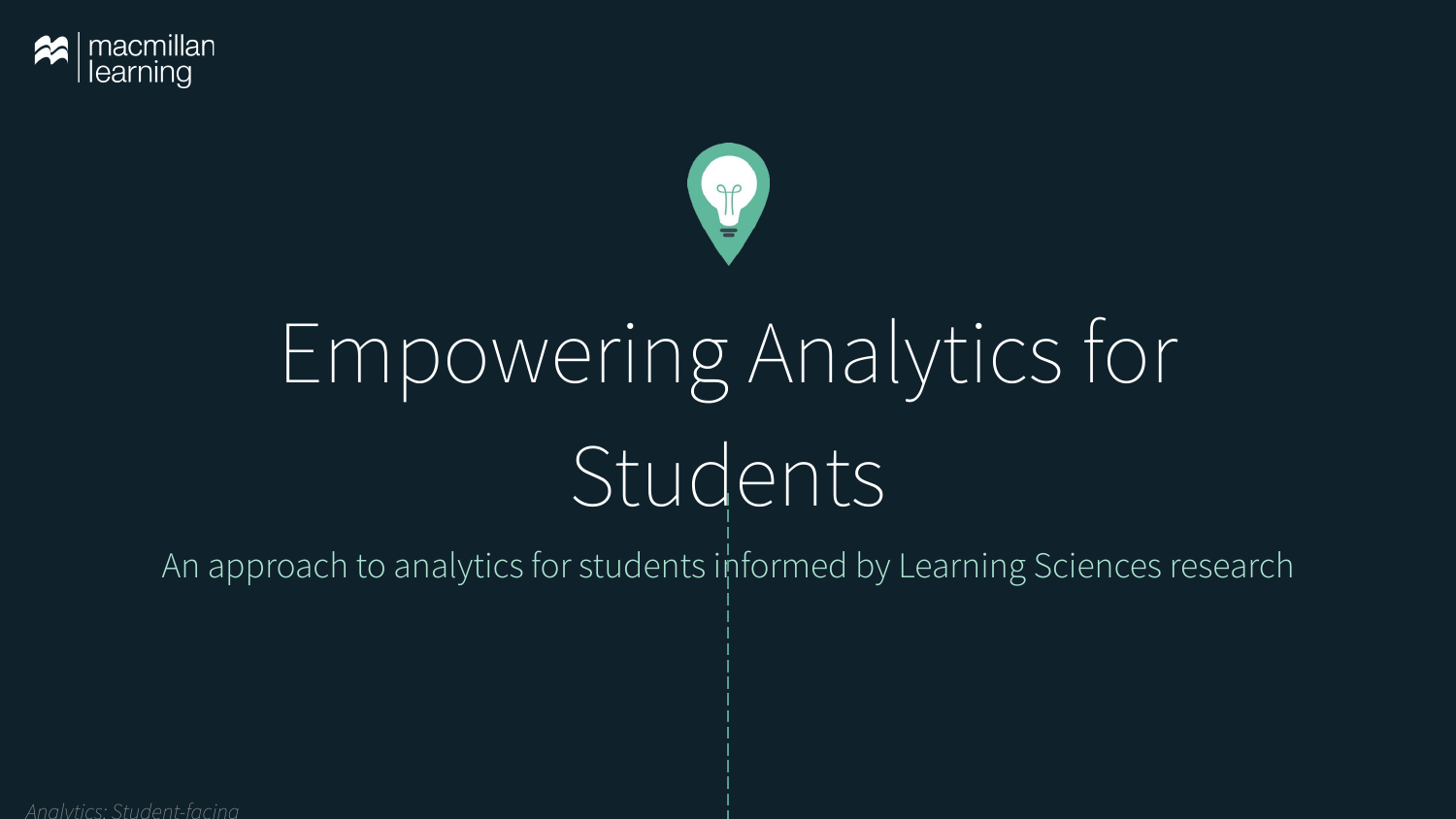## **Goal, Overview, and Application**

#### **Goal**

At Macmillan, our goal is to drive learner outcomes. A fundamental part of our approach is to apply findings from the Learning Sciences to product design, improvement, implementation, and support.

#### **Overview**

Here we provide overarching principles for the design of effective analytics for students derived from a synthesis of the learning science literature. In addition, we provide examples of insights and dashboard reporting elements for students that leverage these principles.

#### **Application**

These overarching principles underpin how we're developing next generation learning products. However, they may also be applied by institutions, instructors, and instructional technologists to their own learning experiences.

#### *Analytics: Student-facing* Copyright 2019 Macmillan Learning. h[ttps://creativecommons.org/licenses/by/4.0/](https://creativecommons.org/licenses/by/4.0/)

### **Research Foundation and Process**

#### **Foundation**

These principles are based upon a thorough literature review of educational research and cognitive psychology by learning researchers.

#### **Process**

These principles were developed through a rigorous and comprehensive ten-step research and refinement process that included:

- Primary and secondary literature review and synthesis by Macmillan Learning Research team
- Design of principles by Macmillan Learning Research team
- Internal review by 4 Macmillan Learning scientists
- External review by 7 students
- External review by Macmillan Learning's Learning Research Advisory Board

All of these researchers, contributors and reviewers are listed to the right.

### **Researchers and Contributors**

#### **Macmillan Contributors**

Jeff Bergin, PhD, VP Learning Research and Design Lisa Ferrara, PhD, Manager Learning Research Becca Runyon, PhD, Manager Learning Research Erin Scully, MA, Manager Learning Research

#### **Macmillan Reviewers**

Adam Black, PhD, Chief Learning Officer Kara McWilliams, PhD, Sr. Director, Impact Research

#### **Macmillan Learning Research Advisors**

Robert Atkinson, PhD, Arizona State University Chris Dede, EdD, Harvard Erin Dolan, PhD, University of Georgia Mark McDaniel, PhD, Washington University in St. Louis Liz Thomas, PhD, Edge Hill University

#### **Macmillan Student Advisors**

Matthew Cherrey, New Jersey Institute of Science Yasir Choudhury, University of Texas Asja Lanier, College of Saint Elizabeth Anthony Nguyen, CUNY Hunter College Zaynub Siddiqui, Prince George's Community College Ben Their, Duke University Starshae Toomer, SUNY Broome Community College

#### **Special Thanks**

Philip Conley Nikki Larsen John Quick, PhD Allison Zengilowski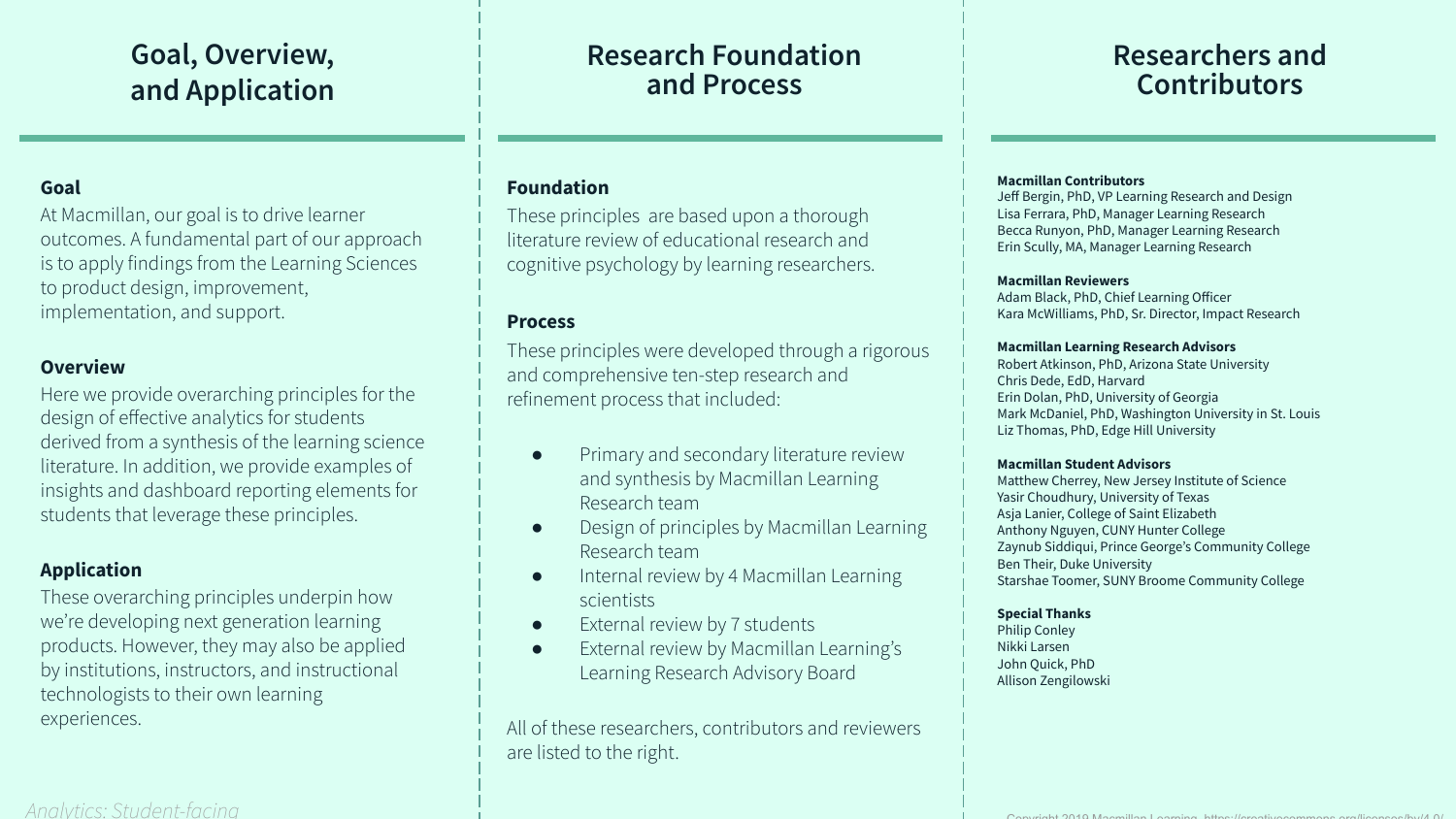# **What educational analytics are actionable and for whom?**

The term analytics is often used in different ways. For our purposes, we define analytics as the meaningful combining, computing, and visualizing of data into actionable insights.

Analytics that support effective teaching and learning are always actionable. They answer key stakeholder questions. They provide holistic, valid, and reliable insights into learner progress and performance — taking into consideration data from all aspects of the learning experience including cognitive, noncognitive, and behavioral inputs — and facilitate effective and efficient action. They provide insights that answer specific questions, while also facilitating the ability to seek additional information via supporting and raw data.

They provide learners with feedback, support metacognition and self-regulation, bolster motivation, and foster interaction and collaboration. As such, principles for analytics span many different areas of the learning sciences literature.

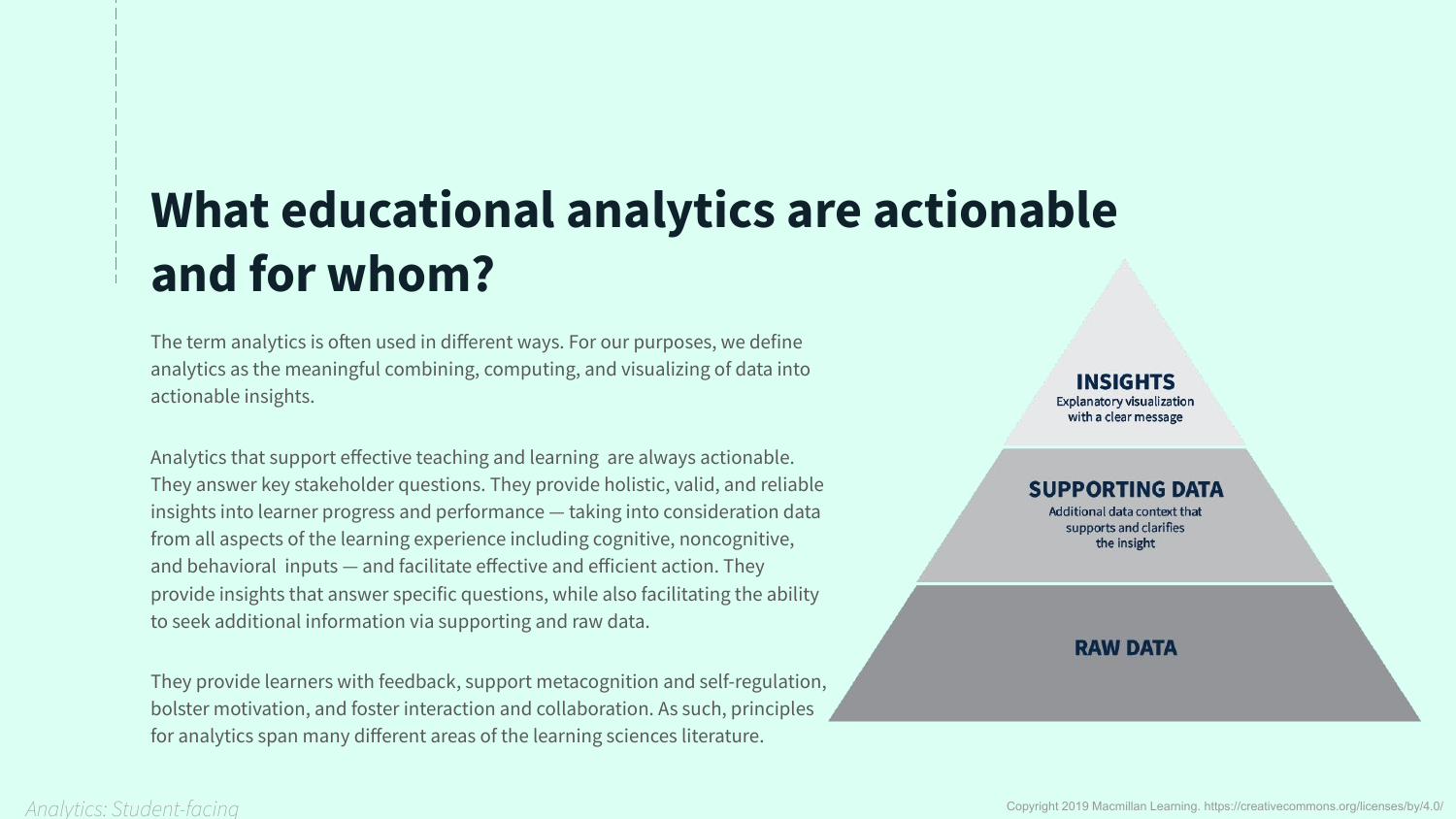# **Overarching Principles for Actionable Analytics**

### **Report Against Learning Objectives**

Learning objectives enable analytics that provide all stakeholders within the learning experience to monitor and improve mastery of concepts, application of skills, and development of attributes.

### **Foster Motivation**

Bolstering learner motivation and self-efficacy improves learner persistence, affect, and performance.

#### *Analytics: Student-facing*

### **Provide Strategic Feedback**

Strategic (timely, specific, targeted) feedback enables learners to better understand their current performance, how they should be performing, and how they can close the gap between the two.

### **Enhance Interaction and Collaboration**

Fostering productive instructor-to-learner and learner-to-learner interaction and collaboration increases learner engagement and performance.

### **Support Metacognition and Self-Regulation**

Analytics can help learners more accurately and efficiently gauge their progress and adjust their practices accordingly, supporting improved metacognitive abilities and better self-regulated learning strategies.

### **Enable Effective Interventions**

Providing valid insights (visualized in ways that reduce extraneous cognitive load) and supporting effective and efficient interventions enhances the experience of all stakeholders involved in the learning process.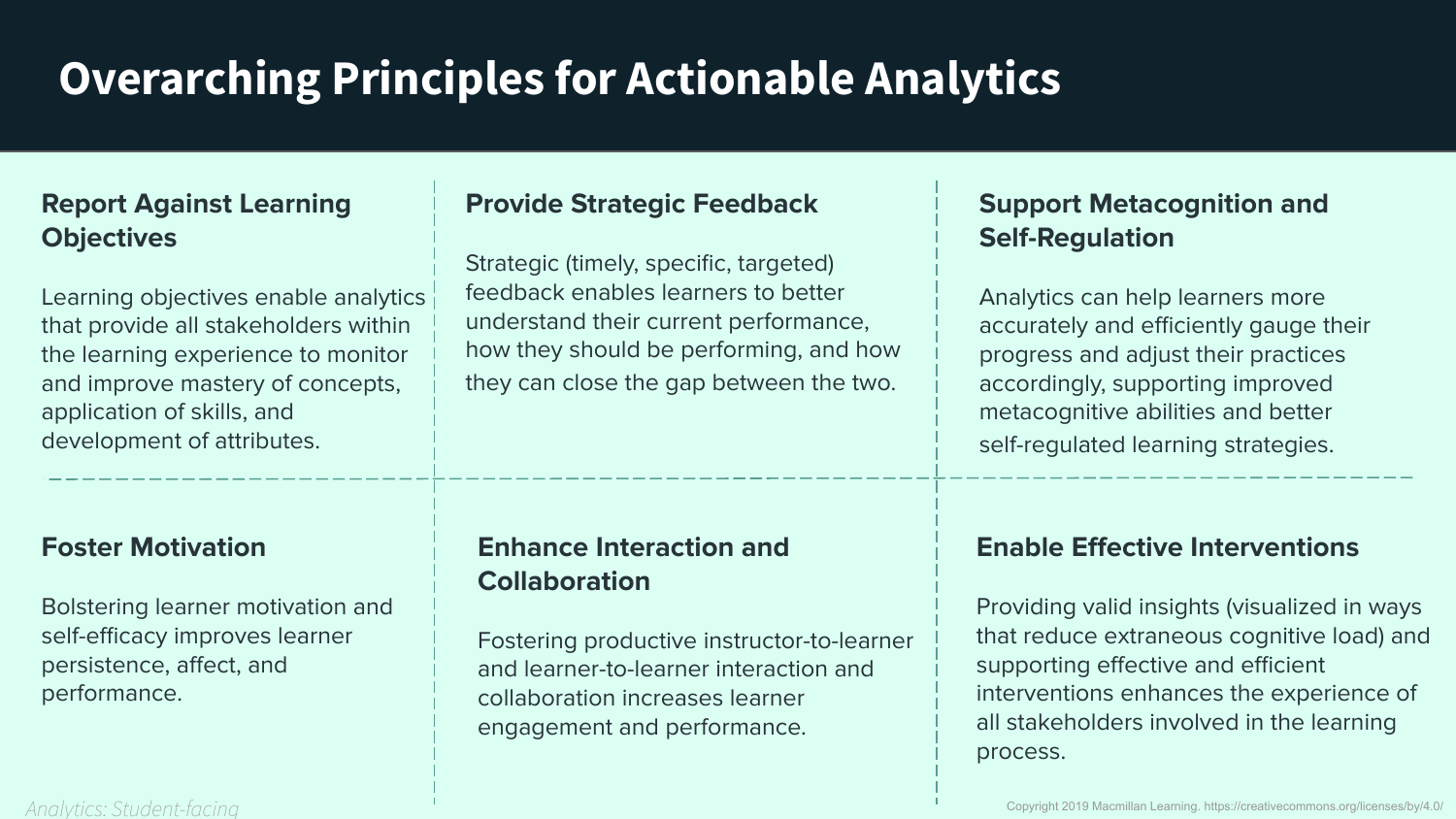# **Two broad categories of analytics**

**By combining analytics from each of these categories, stronger insights can be derived and more effective interventions can be enabled**

# **Checkpoint Analytics**

*Indicate whether students interacted with materials or progressed as planned*

# **Process Analytics**

*Indicate student information processing and knowledge application*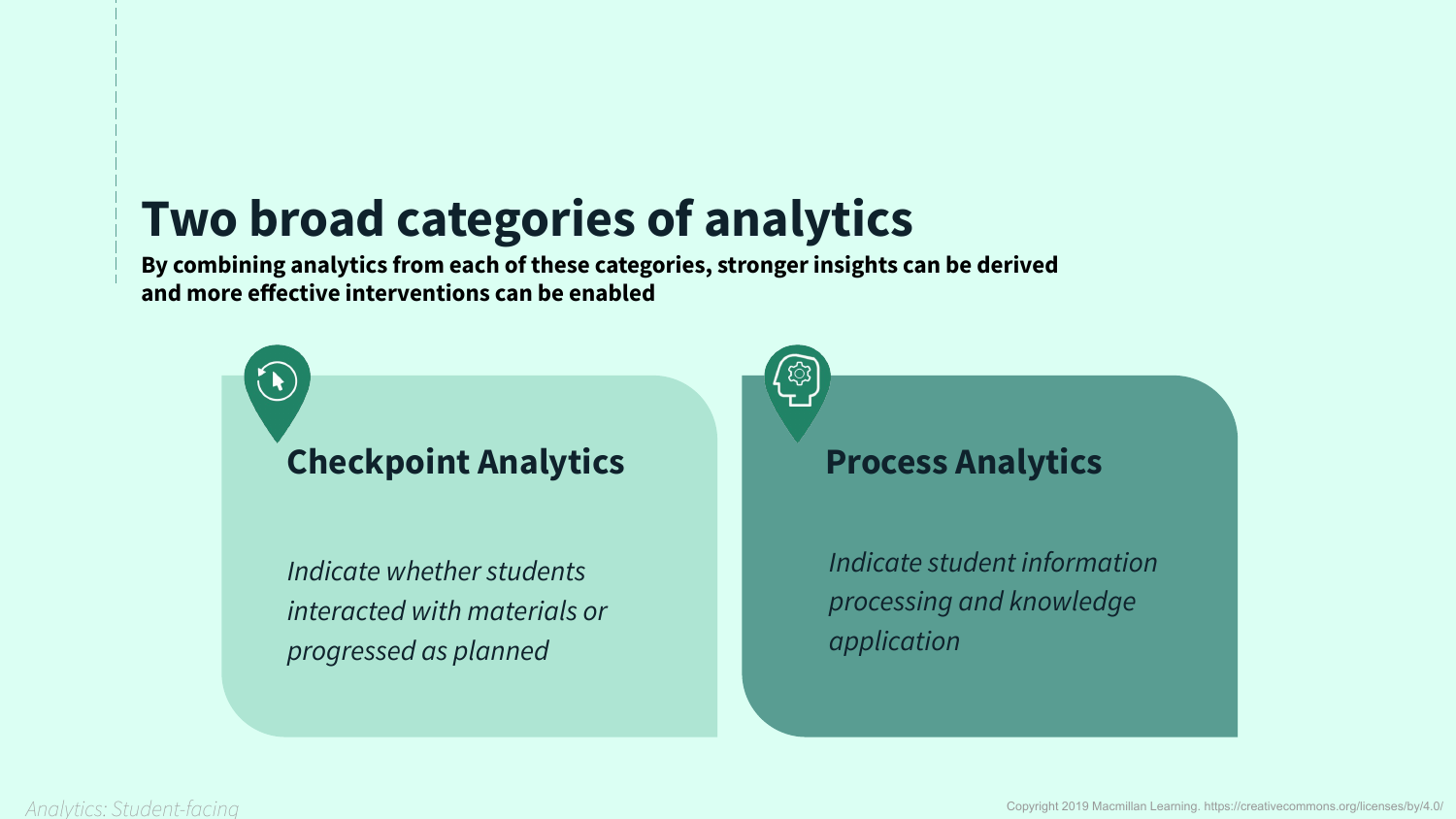| <b>CATEGORIES</b>                                                         | <b>CHECKPOINT ANALYTICS</b>                                                   | <b>PROCESS ANALYTICS</b>                                                                                                                                               |
|---------------------------------------------------------------------------|-------------------------------------------------------------------------------|------------------------------------------------------------------------------------------------------------------------------------------------------------------------|
| <b>Report Against Learning Objectives</b>                                 | E.g., Learner access of resources aligned to a given<br>learning objective    | E.g., Learner performance reporting aligned to any<br>given learning objective                                                                                         |
| <b>Provide Strategic Feedback</b>                                         | E.g., Learner access of a scoring rubric prior to<br>beginning the assignment | E.g., Identification of like rubric element(s) a learner<br>consistently struggles with across assignments                                                             |
| <b>Support Metacognition &amp; Self-regulation</b>                        | E.g., Learner access of assignment-specific learning<br>strategy resources    | E.g., Learner levels of self-reported understanding vs.<br>actual performance                                                                                          |
| <b>Foster Motivation</b>                                                  | E.g., Learner access of goal-setting capabilities                             | E.g., Learner levels of self-efficacy                                                                                                                                  |
| <b>Enhance Interaction and Collaboration</b><br>Analytics: Student-facing | E.g., Learner access of instructor office hour<br>scheduling capabilities     | E.g., Learner contributions on collaborative activities<br>according to peer review<br>Copyright 2019 Macmillan Learning. https://creativecommons.org/licenses/by/4.0/ |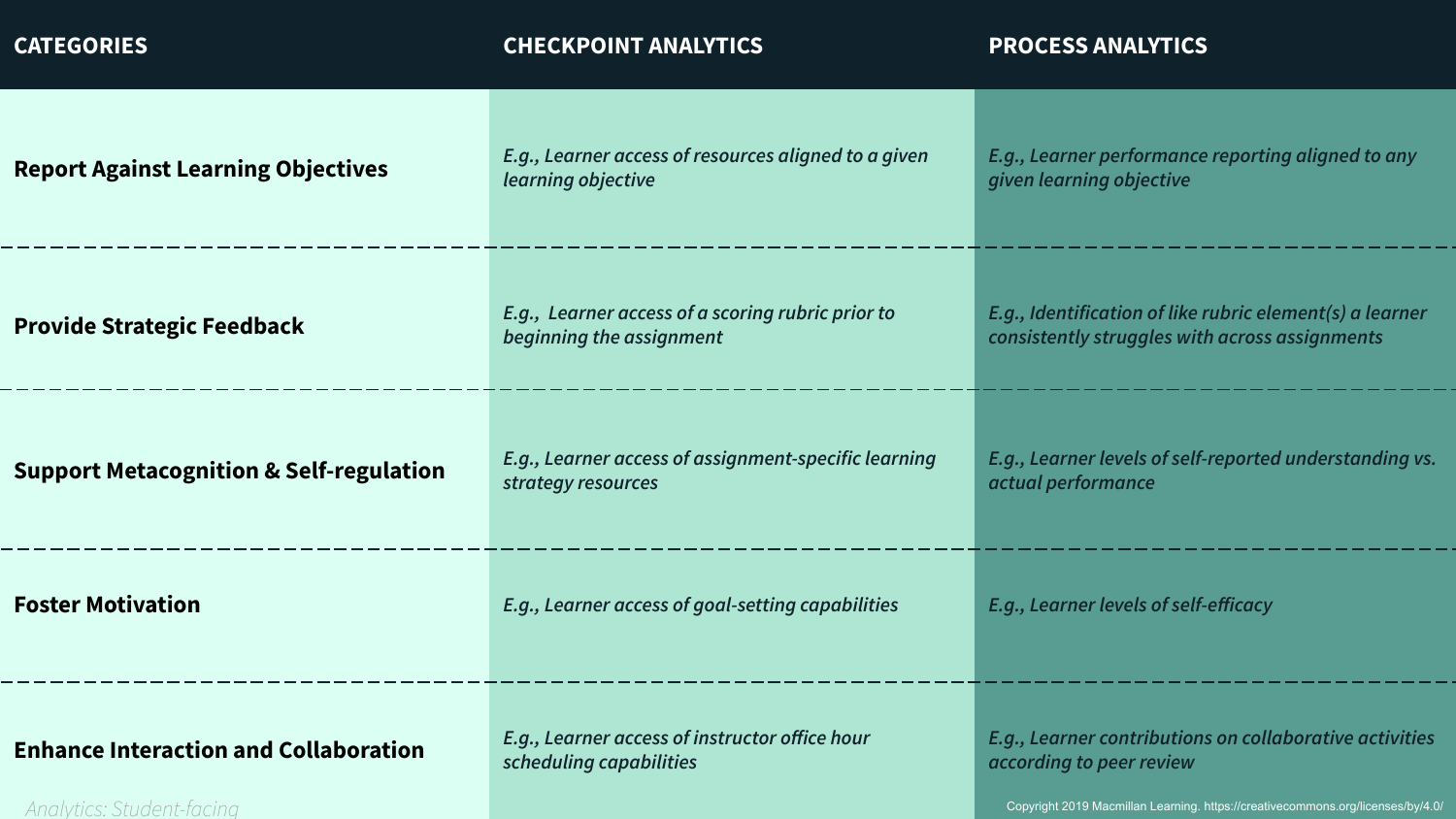# **Essential Elements of Learner Dashboard**

### **To Support Monitoring of Progress and Action**

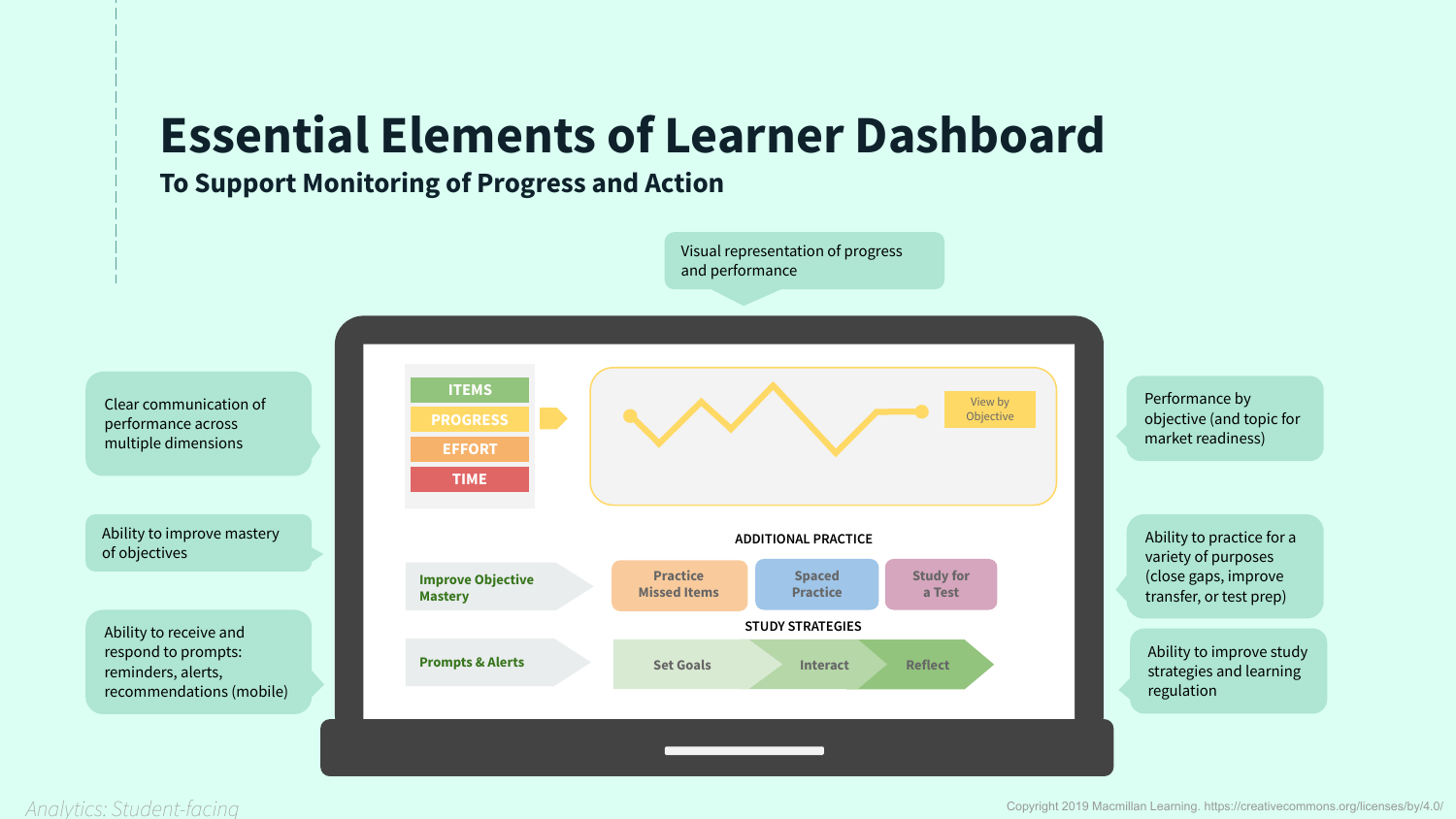# **Instructor and Student Feedback**

#### **Essential Elements of Learner Dashboard**

nprove Ob

Prompts & Alert

"Analytics are helpful if they are tied to specific learning objectives. Any type of assessment should be founded on the desired learning objective, so it makes sense for analytics to provide measures and data towards that goal as well." - Student Codesign Group Member

"An outstanding concrete feature. The pertinent layout!" - Dr. Dolan information is displayed and it's all easily digested." - Dr. McDaniel

"This slide provides a helpful overview of the types of information a learner dashboard could present and how it would be beneficial." - Dr. Thomas

"Analytics are helpful for directing what subjects I need to focus on. I like knowing how I am doing in the course and it prevents me from guessing what I need to work on. I want to try and avoid missing topics or not dedicating too little or too much time to a

topic." - Student Codesign Group Member

"I like this, nice visual

"I've enjoyed using dashboards to check my progress and performance on homework assignments and exams. Moreover, I appreciate being able to view my performance against the aggregate performance of the entire class. For instance, for each exam, the dashboard created a bar graph laying out the spread of classroom scores." - Student Codesign Group Member

Study fo<br>a Test

Practice STUDY STRATEGIE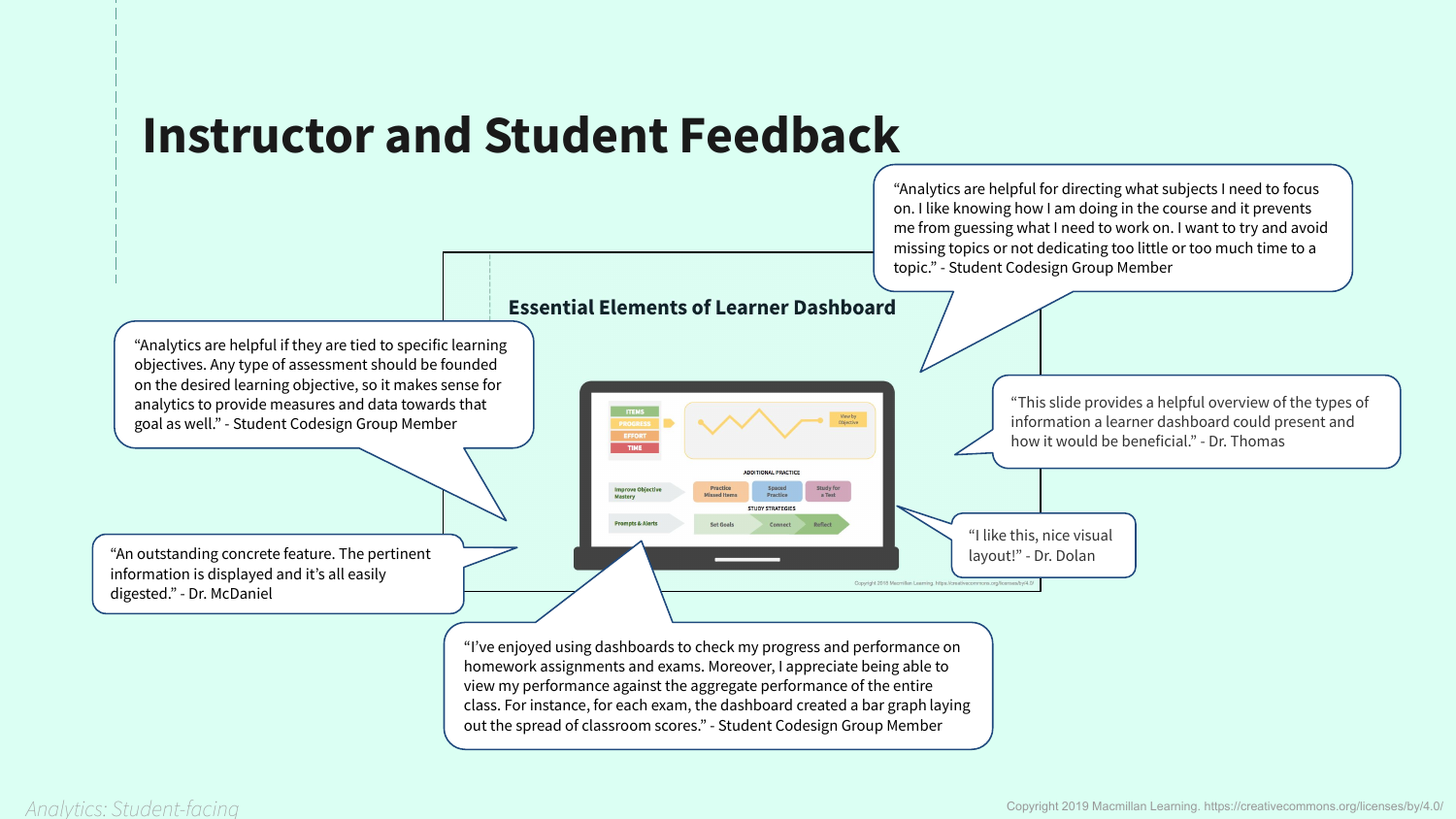# **References**

Almeda, V., Baker, R., & Corbett, A. (2017). Help avoidance: When students should seek help, and the consequences of failing to do so. Teachers College Record, (119)3, 1-24.

Arnold, K. E. (2010). Signals: Applying academic analytics. Educause Quarterly, 33(1), n1.

Berland, M., Baker, R. S., & Blikstein, P. (2014). Educational data mining and learning analytics: Applications to constructionist research. Technology, Knowledge and Learning, 19(1-2), 205-220.

Bodily, R. & Verbert, K. (2017). Review of research on student-facing learning analytics dashboards and educational recommender systems. IEEE Transactions on Learning Technologies, PP(99), 2-15.

Bowers, A.J. (2010). Analyzing the Longitudinal K-12 Grading Histories of Entire Cohorts of Students: Grades, Data Driven Decision Making, Dropping Out and Hierarchical Cluster Analysis. Practical Assessment, Research & Evaluation (PARE), 15(7), 1-18.

Brown, P., Roediger, H., & McDaniel, M. (2014). Make it stick: The science of successful learning. Cambridge MA: Harvard University Press.

Bussey, K. & Bandura, A. (1999). Social cognitive theory of gender development and differentiation. Psychology Review 106(4), 676-713.

Cerezo, R., Sanchez-Santillan, M., Paule-Ruiz, M., & Nunez, J. (2016). Students' LMS interaction patterns and their relationship with achievement: A case study in higher education. Computers & Education, 96, 42-54.

Charleer, S., Klerkx, J., Duval, E., De Laet, T., & Verbert, K. (2016). Creating effective learning analytics dashboards: Lessons learnt. In European Conference on Technology Enhanced Learning (pp. 42-56). Springer International Publishing.

Cheng, G. (2017). The impact of online automated feedback on students' reflective journal writing in an EFL course. The Internet and Higher Education, 34, 18-27.

Cho, M., Kim, Y., & Choi, D. (2017). The effect of self-regulated learning on college students' perceptions of community of inquiry and affective outcomes in online learning. The Internet and Higher Education, 34, 10-17.

Collins, K., Onwuegbuzie, A., & Jiao, Q. (2008). Reading ability and computer-related attitudes among African American Graduate Students. Cyberpsychology & Behavior, 11(3), 347-350.

Collins, K., Onwuegbuzie, A., & Jiao, Q. (2008). Reading ability and computer-related attitudes among African American Graduate Students. Cyberpsychology & Behavior, 11(3), 347-350.

Cooper, J. (2006). The digital divide: The special case of gender. Journal of Computer Assisted Learning, 22, 320-334.

Corrin, L., & de Barba, P. (2014). Exploring students' interpretation of feedback delivered through learning analytics dashboards. In B. Hegarty, J. McDonald, & S.K. Loke (Eds.), Rhetoric and reality: Critical perspectives on educational technology. Proceedings ascilite Dunedin 2014 (pp. 629-633).

Davis, E. A. (2003). Prompting middle school science students for productive reflection: Generic and directed prompts. The Journal of the Learning Sciences, 12(1), 91-142.

Dawson, S. (2010). "Seeing" the learning community: An exploration of the development of a resource for monitoring online student networking. British Journal of Educational Technology, 41(5), 736-752.

Dawson, S. P., McWilliam, E., & Tan, J. (2008). Teaching smarter: How mining ICT data can inform and improve learning and teaching practice. Annual Conference of the Australasian Society for Computers in Learning in Tertiary Education, 221-230. Melbourne, Australia: Deakin University.

Durall, E., & Gros, B. (2014). Learning analytics as a metacognitive tool. 6th International Conference on Computer Supported Education, 380-384.

#### *Analytics: Student-facing*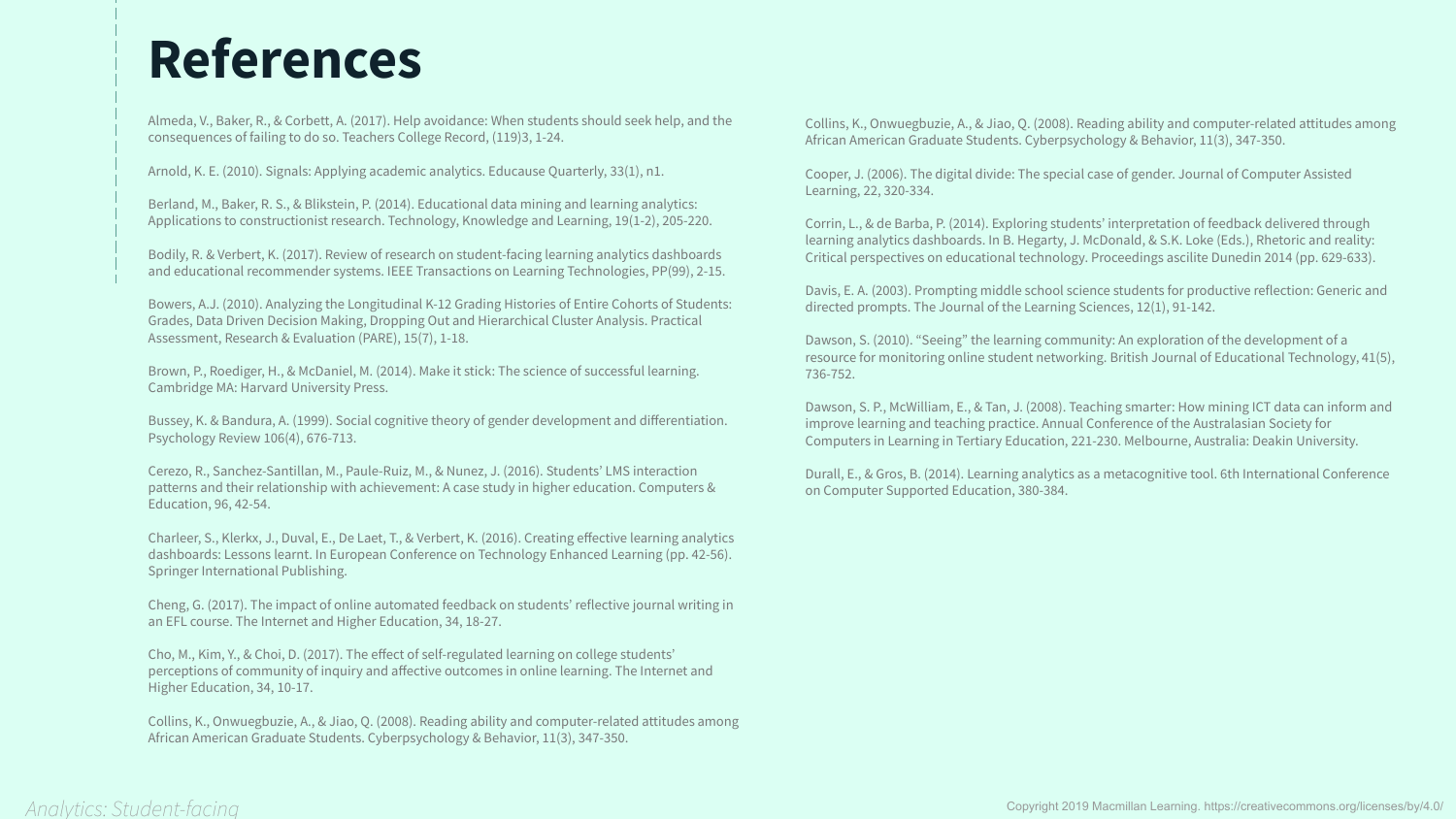# **References**

Frisby, B., Berger, E., Burchett, M., Herovic, E., & Strawser, M. (2014). Participation apprehensive students: The influence of face support and instructor-student rapport on classroom participation. Communication Education, 63(2), 105-123.

Garrison, D. R. & Arbaugh, J. B. (2007). Researching the community of inquiry framework: Review, issues, and future directions. The Internet and Higher Education, 10, 157-172.

Gomez-Aguilar, D. A., Hernandez-Garcia, A., Garcia-Penalvo, F. J., & Theron, R. (2014). Tap into visual analysis of customization of grouping of activities in eLearning. Computers in Human Behavior, 47, 60-67.

Hattie, J. & Timperley, H. (2007). The power of feedback. Review of Educational Research, 77(1), 81-112.

Hershkovitz, A., Nachmias, R. (2008) Developing a log-based motivation measuring tool. Proceedings of the 1st International Conference on Educational Data Mining, 226-233.

Hu, Y., Lo, C., & Shih, S. (2014). Developing early warning systems to predict students' online learning performance. Computers in Human Behavior, 36, 469-478.

Ifenthaler, D. (2012). Determining the effectiveness of prompts for self-regulated learning in problem-solving scenarios. Educational Technology & Society, 15(1), 38-52.

Kim, I. (2014). Development of reasoning skills through participation in collaborative synchronous online discussions. Interactive Learning Environments, 22(4), 467-484.

Kotsiantis, S., Tselios, N., Filippidi, A., & Komis, V. (2013). Using learning analytics to identify successful learners in a blended learning course. International Journal of Technology Enhanced Learning, 5(2), 133-150.

Lazowski, R.A., & Hulleman, C.S. (2016). Motivation interventions in education: A meta-analytic review. Review of Educational Research, 86(2), 602-640.

Lockyear, L., Heathcote, E., & Dawson, S. (2013). Informing pedagogical action: Aligning learning analytics with learning design. American Behavioral Scientist, 57(10), 1439-1459.

Lonn, S., Aguilar, S. J., & Teasley, S. D. (2015). Investigating student motivation in the context of a learning analytics intervention during a summer bridge program. Computers in Human Behavior, 47, 90-97.

Macfadyen, L. P. & Dawson, S. (2010). Mining LMS data to develop an "early warning system" for educators: A proof of concept. Computers & Education, 54(2), 588-599.

Murray, M., Perez, J., Geist, D., & Hedrick, A. (2012). Student interaction with online course content: Build it and they might come. Journal of Information Technology Education: Research, 11, 125-140.

Park, Y. & Jo, I. (2015). Development of the learning analytics dashboard to support students' learning performance. Journal of Universal Computer Science, 21(1), 110-133.

Rienties, B., Boroowa, A., Cross, S., Kubiak, C., Mayles, K., & Murphy, S. (2016). Analytics4Action evaluation framework: A review of evidence based learning analytics interventions at the Open University UK. Journal of Interactive Media in Education, 1(2), 1-11.

Rowe, F. A., & Rafferty, J. A. (2013). Instructional design interventions for supporting self-regulated learning: Enhancing academic outcomes in postsecondary e-learning environments. Journal of Online Learning and Teaching, 9(4), 590-601.

Santos, O. Boticario, J. Perez-Marin, D. (2014). Extending web-based educational systems with personalised support through user centred designed recommendations along the e-learning life cycle. Science of Computer Programming, 88, 92-109.

#### *Analytics: Student-facing*